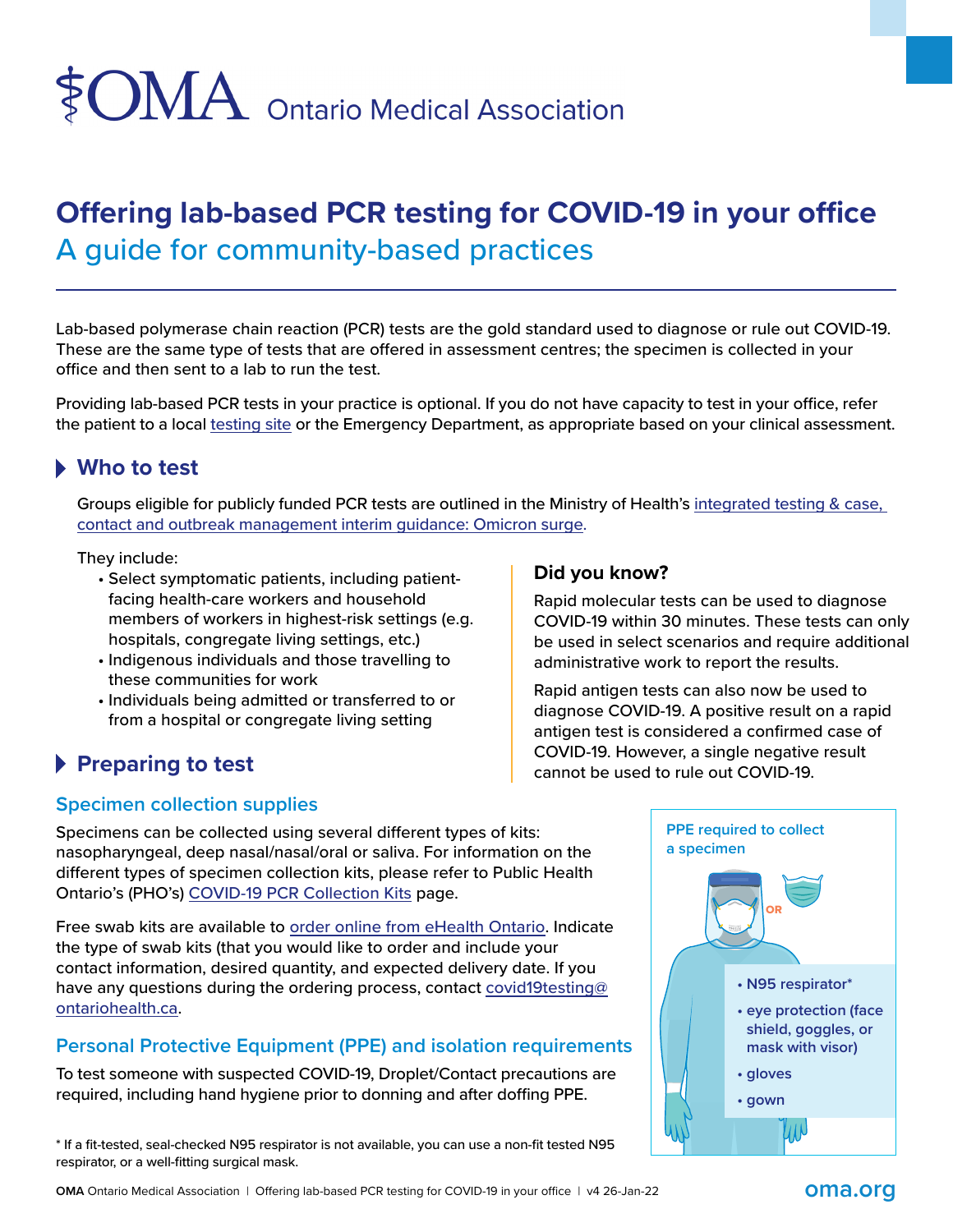## **How to test**

Collect an upper respiratory tract specimen using an appropriate kit. **Preferred specimen types for diagnostic PCR testing include** (in descending order of sensitivity):

- nasopharyngeal swab (NPS)
- combined swab of throat and both nares
- deep nasal swab
- anterior nares (both nares)
- saliva (accepted by limited non-PHO laboratories only; do not use with symptomatic patients in long-term care or retirement homes or hospitalized patients)

Although NPS is the preferred specimen type due to its high sensitivity, consider the age and tolerance of the patient when selecting the approach to collecting a specimen. For example, non-nasal swabs may be better tolerated by some children.

**Peer tips**

#### Consider scheduling patients with COVID-19 symptoms at the beginning or end of the day when staff and other patients are not in the office. If possible, also consider using a specific exam room, as well as a separate entrance.

Isolate the patient in a room with a closed door upon arrival. If no exam room is available, ask the patient to wait outside or in car, and call/text them when room becomes available. After the patient leaves, clean any patient-contact surfaces (i.e. areas within 2 metres of the patient) as soon as possible.

For instructions on how to perform the specimen collection, refer to [PHO's COVID-19 Polymerase Chain Reaction \(PCR\) Testing: Preferred Specimen Collection Methods](https://www.ontariohealth.ca/sites/ontariohealth/files/2021-02/preferred-swab-collection-methods-EN.pdf).

*Tip: Pre-label the swab so that it can be dropped into the specimen bag once the swab is obtained.*

## **Submitting specimens**

#### **Ordering tests**

• Complete the [COVID-19 and](https://www.publichealthontario.ca/-/media/documents/lab/2019-ncov-test-requisition.pdf?sc_lang=en)  [respiratory virus test requisition](https://www.publichealthontario.ca/-/media/documents/lab/2019-ncov-test-requisition.pdf?sc_lang=en).



#### **Preparing and shipping specimens**

- Place specimen in the specimen bag with completed requisition in the attached pouch, so it is not exposed to the specimen.
- Store and transport the specimen at 2 to 8 degrees C. Delivery to the laboratory should occur within 72 hours of collection – longer delays may reduce test sensitivity.
- To avoid specimen cancellations, make sure to secure the lid of the tube properly to prevent it from leaking when shipped and ensure the specimen is clearly labelled with the collection date and two unique identifiers that match the requisition (i.e. full patient name, HIN, DOB).

Use your current specimen delivery arrangements with local labs (e.g., community lab) or arrange for transportation to nearest PHO laboratory (PHO will not arrange delivery).

#### **Laboratory locations**

Community, public health and hospital laboratories process COVID-19 tests. The community laboratories offering publicly funded PCR testing include Alpha, Bio-Test, Dynacare, LifeLabs, MedLabs of Windsor (MLW), and MedHealth Labs.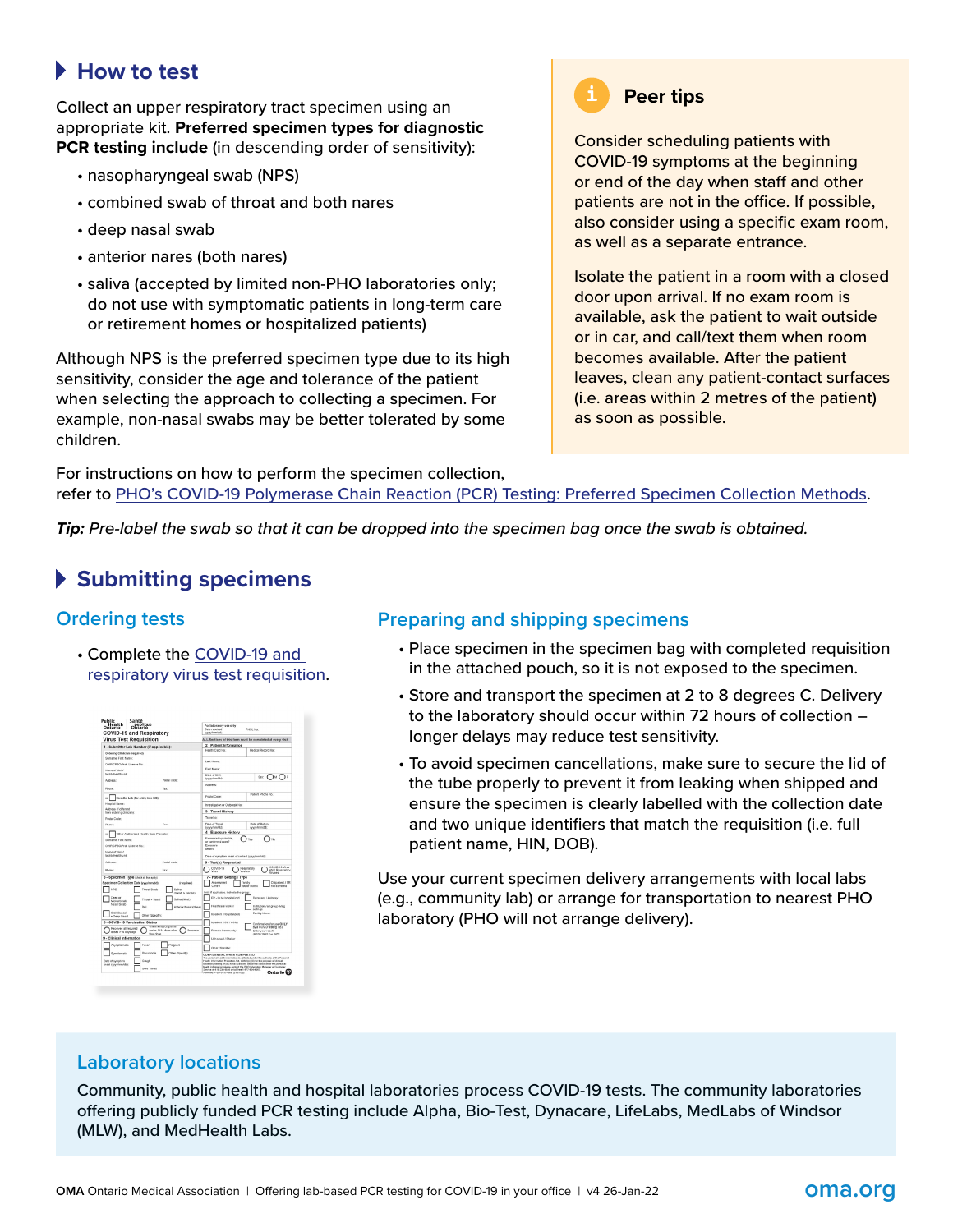## **Test results**

#### **Test result notifications**

The testing laboratory will provide the ordering clinician with a report by fax or the electronic interface that you use with them if you have a pre-existing relationship.

Test results are also available through the Ontario Laboratories Information System (OLIS). You can view and/or download results into your EMR using the OLIS patient query (results are not auto-delivered to the EMR). If you are a PEM-based physician registered for HRM, you will also receive HRM COVID-19 notifications that can alert you to check OLIS for a particular test result.

Notification of tests that are cancelled will be faxed.

#### **Reporting requirements**

COVID-19 is a designated disease of public health significance reportable under the Health Protection and Promotion Act. Physicians are required to contact your local public health unit to report probable and confirmed cases according to the case definition.

The testing laboratory reports all positive results to the local public health unit.

#### **Informing patients of their test results**

*Positive results:*  **✓**

The CPSO states that positive COVID-19 results must be communicated directly to the patient as soon as possible, given their significance. It is not appropriate to rely on patients accessing their results on their own through the online portal or any other mechanism.

## *Negative results:*  x

Negative results do not routinely need to be communicated to the patient. A "no news is good news" approach may be used to communicate negative test results for patients who are reasonably able to access their results on their own; otherwise, negative test results will need to be communicated to them directly.

In order to access [Ontario Health's online portal](https://covid19results.ehealthontario.ca:4443/agree), patients must have a valid (green) Ontario health card, internet access, and able to understand and navigate a website in English. For patients who are reasonably able to access their test results on their own, clearly explain to them that they can check their results on the portal and that you will contact them directly in the event of a positive result.

*Invalid results and tests that were not performed or were cancelled:* ?

If the test result is invalid or the test was cancelled, the patient should be contacted and told to return to the clinic to be re-tested.

**Test turnaround time**

Most tests are completed within 24-48 hours. Advise patients to isolate as appropriate. For isolation requirements, refer to the [COVID-19 Quick Reference](https://www.health.gov.on.ca/en/pro/programs/publichealth/coronavirus/docs/2019_testing_guidance.pdf)  [Public Health Guidance on](https://www.health.gov.on.ca/en/pro/programs/publichealth/coronavirus/docs/2019_testing_guidance.pdf)  [Testing and Clearance.](https://www.health.gov.on.ca/en/pro/programs/publichealth/coronavirus/docs/2019_testing_guidance.pdf)